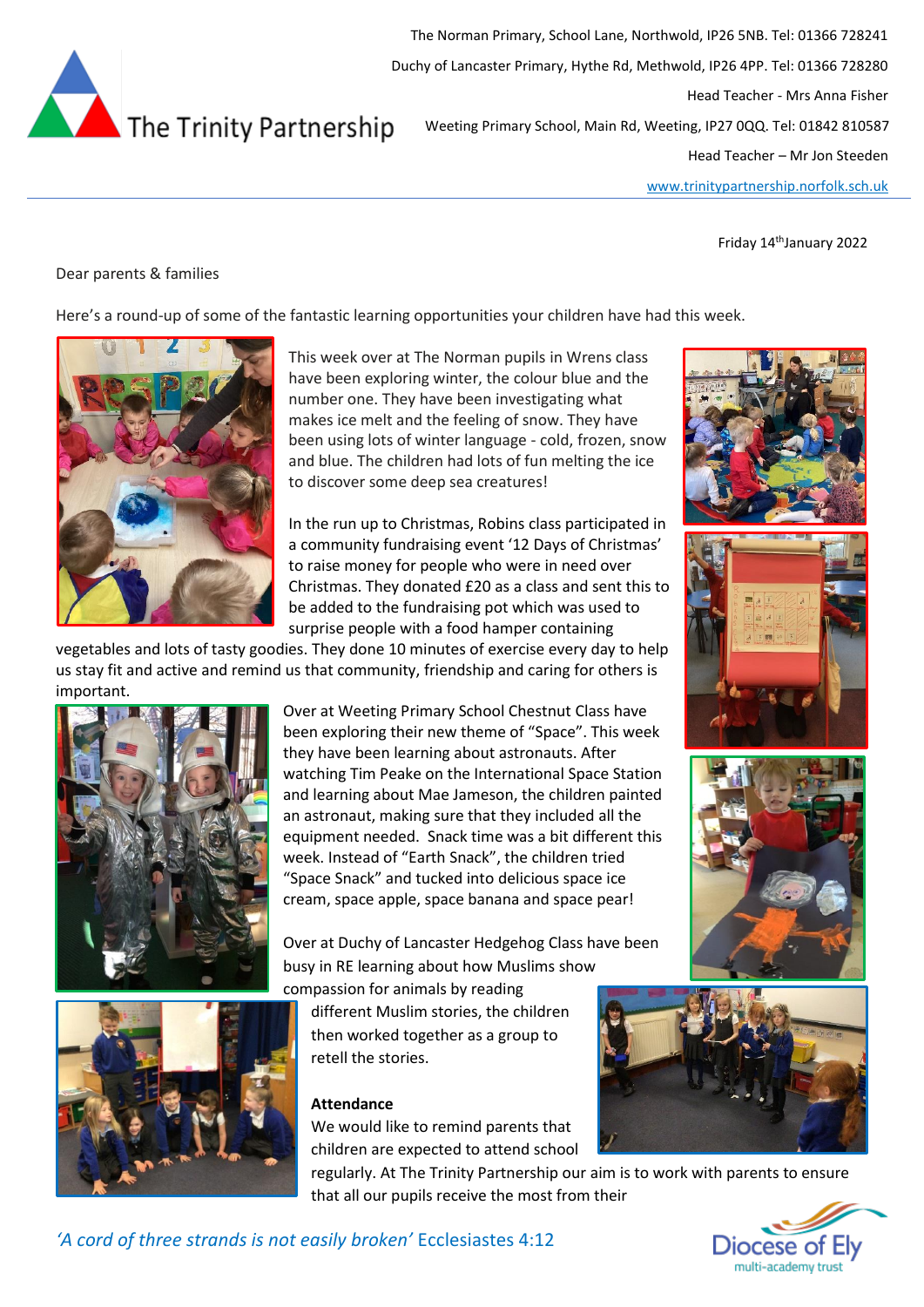

education and reach their full potential. Please also be aware that, being late can be a disruptive way for children to start their school day as wellleading to lost learning time.

Although term time holidays are not considered to be exceptional circumstances, any request for a planned leave of absence must be completed in advance in all circumstances, including holidays.

If the school does not receive a request for leave, we will be unable to consider your individual circumstances andthe absence will be recorded as unauthorised. We are aware that sometimes an emergency medical appointmentcannot be avoided but we do ask that any routine medical appointments are made after school or in the school holidays.

This week the following classes won their school's Attendance Award:

| <b>The Norman CE Primary School</b>         | <b>Owl Class With 95.45 %</b><br>$\bullet$ |
|---------------------------------------------|--------------------------------------------|
| <b>Duchy of Lancaster CE Primary School</b> | <b>Rabbits Class with 100 %</b>            |
| <b>Weeting CE Primary School</b>            | Oak Class with 93.33 %                     |

## **Term Dates 2021/2022**

### **Autumn Term 2021**

Monday 6th September – Thursday 21st October *Half term: Friday 22nd October – Friday 29th October* Monday 1st November- Friday 17th December *Christmas holiday: 20th December – Tuesday 4th January*

#### **Spring Term 2022**

Wednesday 5th January - Friday 11th February *Half-term holiday: 14th February - Friday 18th February* Monday 21st February – Friday 1st April *Easter holiday: Monday 4th April – Tuesday 19th April*

## **Summer Term 2022**

Wednesday 20th April - Friday 27th May 2022 (Monday 2nd May Bank Holiday) *Half-term: 30th May – 6th June 2022 (Monday 6th June, bank holiday in lieu)* Tuesday 7th June - Friday 22nd July 2022

*Summer holiday: Monday 25th July – September 2022*

# **The Norman Primary School**

**Monday 24th January –** Science & Faith Festival for Yr 5/6 (Details to follow)

**Monday 7th – 11th February –** Children's Mental Health Week

**Monday 28th March –** Class photos & whole school photo

**Weeting Primary School**

**Monday 24th January –** Science & Faith Festival for Yr 5/6 (Details to follow)

**Monday 7th – 11th February –** Children's Mental Health Week

## **Duchy of Lancaster Primary School**

**Monday 24th January –** Science & Faith Festival for Yr 5/6 (Details to follow)

**Monday 7th – 11th February –** Children's Mental Health Week